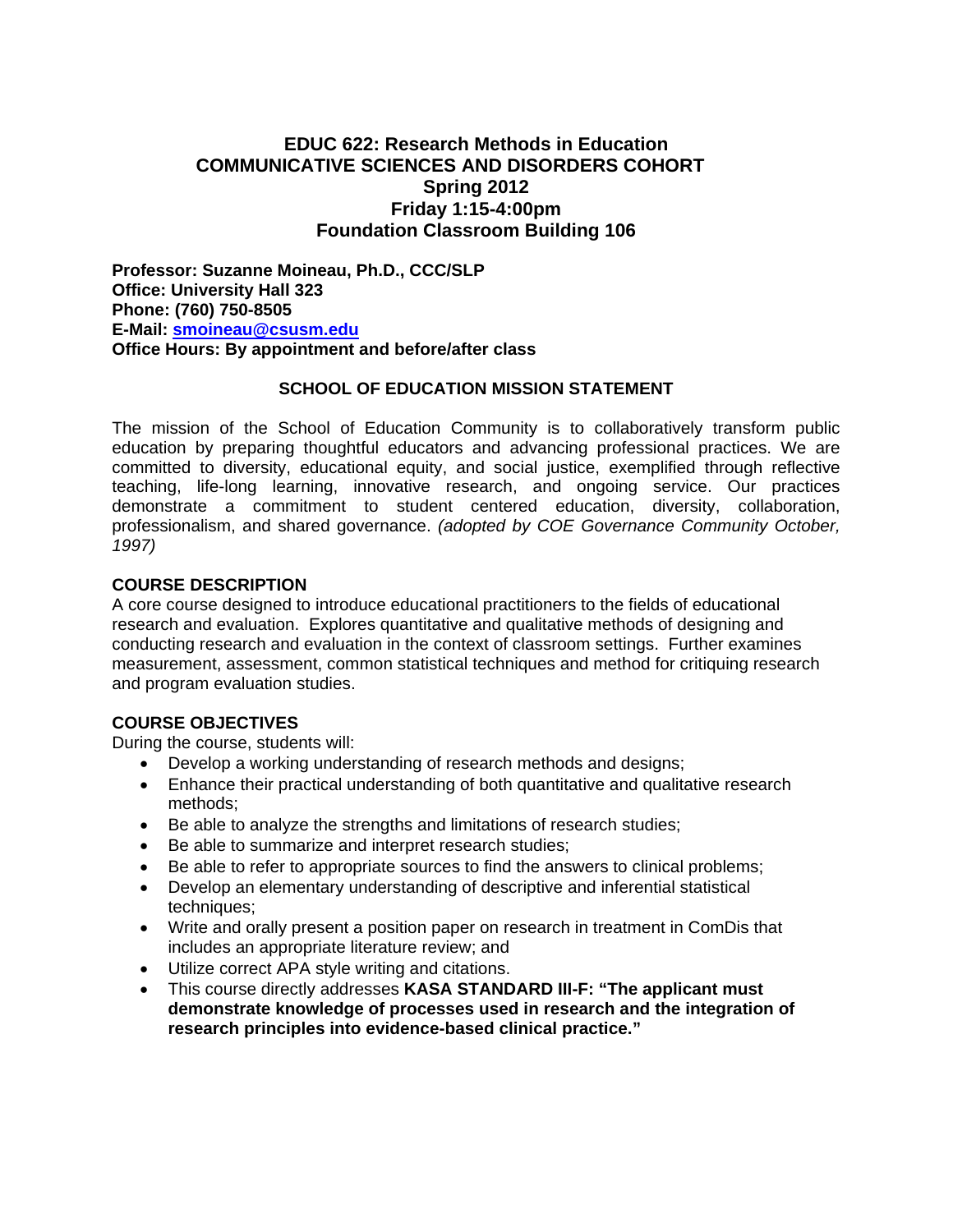## **GENERAL CONSIDERATIONS**

### **CSUSM Academic Honesty Policy**

"Students will be expected to adhere to standards of academic honesty and integrity, as outlined in the Student Academic Honesty Policy. All written work and oral assignments must be original work. All ideas/materials that are borrowed from other sources must have appropriate references to the original sources. Any quoted material should give credit to the source and be punctuated with quotation marks.

Students are responsible for honest completion of their work including examinations. There will be no tolerance for infractions. If you believe there has been an infraction by someone in the class, please bring it to the instructor's attention. The instructor reserves the right to discipline any student for academic dishonesty in accordance with the general rules and regulations of the university. Disciplinary action may include the lowering of grades and/or the assignment of a failing grade for an exam, assignment, or the class as a whole."

### **Appeals**

Every student has the right to appeal grades, or appeal for redress of grievances incurred in the context of any course. Disputes may be resolved informally with the professor, or through the formal appeal process. For the latter, consult Dr. Prado-Olmos, Associate Dean.

### **Students with Disabilities Requiring Reasonable Accommodations**

Every student has the right to equitable educational consideration and appropriate accommodation. Students having differing ability (mobility, sight, hearing, documented learning challenges, first language/English as a second language) are requested to contact the professor at the earliest opportunity. Every effort will be made to accommodate special need. Students are reminded of the availability of Disabled Student Services, the Writing Center, technology assistance in the computer labs, and other student support services available as part of reasonable accommodation for special needs students.

Students are approved for services through the Disabled Student Services Office (DSS). This office is located in Craven Hall 4300, and can be contacted by phone at (760) 750-4905, or TTY (760) 750-4909. Students authorized by DSS to receive reasonable accommodations should meet with their instructor during office hours or, in order to ensure confidentiality, in a more private setting.

#### **Graduate Writing Requirements**

The California State University maintains a Graduation Writing Assessment Requirement (GWAR) for master's candidates. This requirement must be achieved prior to Advancement to Candidacy. A master's candidate will satisfy the graduate writing requirement by receiving a passing score on a written product as assessed with the GWAR rubric. Toward the goal of providing opportunity for graduate students in the School of Education to satisfy the writing requirement, all papers in all graduate classes must adhere to the writing and format style guidelines detailed in the sixth edition of the Publication Manual of the American Psychological Association. This manual is a required textbook for all CSUSM College of Education graduatelevel courses. **Please see webpage for the GWAR rubric.** 

#### **Plagiarism**

All work submitted for this course should reflect students' efforts. When relying on supporting documents authored by others, cite them clearly and completely using American Psychological Association (APA) manual,  $6<sup>th</sup>$  edition. Failure to do so may result in failure of the course.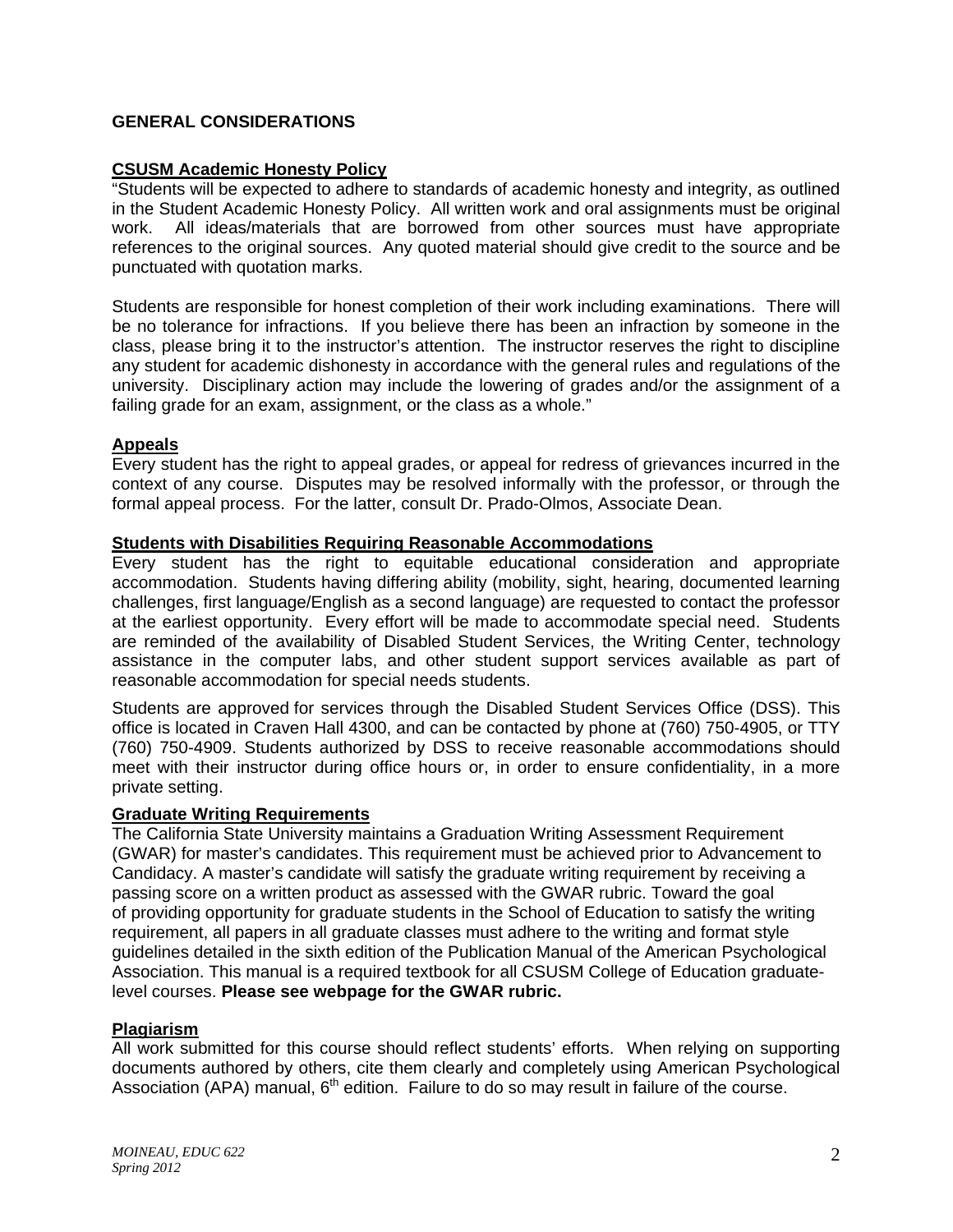## **E-mail & Online Discussion Protocol**

Electronic correspondence (e-mail and on-line discussion) is a part of your professional interactions. If you need to contact instructor or other students, e-mail is often the easiest way to do so. It is my intention to respond to all received e-mails in a timely manner. Please be reminded that e-mail and on-line discussions are a very specific form of communication, with their own form of nuances and meanings. For instance, electronic messages sent with all upper case letters, major typos, or slang, often communicate more than the sender originally intended. With that said, please be mindful of all e-mail and on-line discussion messages you send, to your colleagues, to faculty members in the School of Education, or to persons within the greater educational community. All electronic messages should be crafted with professionalism and care.

## **Things to consider**:

- Would I say in person what this e-mail specifically says?
- How could this e-mail be misconstrued?
- Does this e-mail represent my highest self?
- Am I sending this e-mail to avoid a face-to-face conversation?

In addition, if there is ever a concern with an electronic message sent to you, please talk to that person face-to-face to correct any confusion.

For more guidance see Core Rules of Netiquette at *http://www.albion.com/netiquette/corerules.html* 

# **COURSE REQUIREMENTS**

## **SOE ATTENDANCE POLICY**

discretion of the instructor. Individual instructors may adopt more stringent attendance Due to the dynamic and interactive nature of courses in the School of Education, all students are expected to attend all classes and participate actively. At a minimum, students must attend more than 80% of class time, or they **may not receive a passing grade** for the course at the requirements. Should the student have extenuating circumstances, s/he should contact the instructor as soon as possible. (Adopted by the COE Governance Community on 12/19/97)

## **GRADING STANDARDS**

Consistent with requirements set forth by the School of Education and the Office of Graduate Studies and Research, the minimal acceptable grade for passing a course in the ComDis Program is a B. A review of the student's performance will need to be conducted should s/he earn less than a B in any course. Please note that CSUSM requires graduate students to maintain a cumulative GPA in all coursework towards the MA of 3.0. Should your GPA all below a 3.0, you will be placed on Academic Probation and you will have one semester to bring your GPA back above a 3.0 or you will be disqualified from the program.

Students need to pass all graded assignments with a B or better to demonstrate acquisition of skills and knowledge towards meeting the standards for practice. Students may be offered an opportunity to redo/retake a single assignment at the instructor's discretion. Any assignment requiring a make-up will receive a 20% reduction in possible points for that assignment. If a student receives less than a B on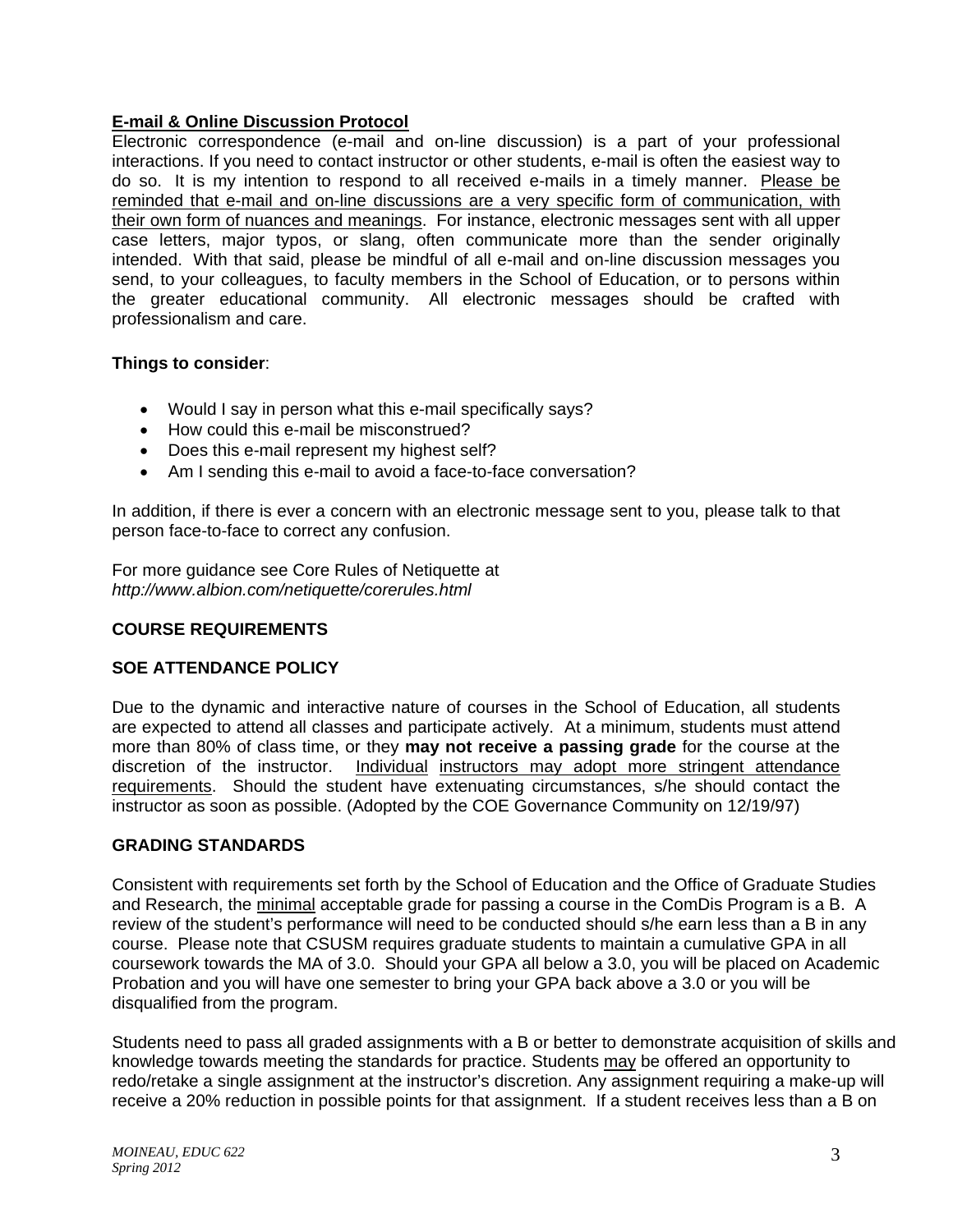the makeup, or receives less than a B on more than one assignment, the student will be obligated to repeat the course. Please note that CSUSM only allows for two courses to be retaken at the MA level. Should you earn less than a B in more than two courses, you will be disqualified from the program. Make-ups are intended to offer a second opportunity for students to demonstrate competence on important standards so as to avoid academic probation. Make-ups are not intended to improve grades or GPA. Please be advised that each student is expected to operate in a professional manner and present her/his best work the first time. Make-ups need to be scheduled within 1 week of receipt of the 'failed' grade.

Any scholarly, professional writing assignment will be subjected to grading based on the Communicative Sciences and Disorders Graduate Writing Assessment Rubric. All writing assignments must be submitted in both hard copy AND through the Cougar Courses container. You will be expected to adhere to the Academic Honesty Policy and use APA style referencing in all professional writing.

### **Letter grade (percentage total points)**

| $A = 93$ and above    | $A = 90.00 - 92.99$ |                  |
|-----------------------|---------------------|------------------|
| $B+ = 88.00-89.99$    | $B = 83 - 87.99$    | $B = 80 - 82.99$ |
| $C_{+}$ = 78.00-79.99 | $C = 73-77.99$      | $C = 70 - 72.99$ |
| $D+ = 68.00 - 69.99$  | $D = 63 - 67.99$    | $D = 60 - 62.99$ |
| $F - 59.99$ and below |                     |                  |

 due date will be reduced by one letter grade. Work received over one week late receives no credit. Students are expected to turn all work in when it is due. Work submitted late, but within one week of the Your work will be graded on both content (detail, logic, synthesis of information, depth of analysis, etc) and mechanics (grammar, syntax, spelling, format, uniformity of citations, etc). You are entering into a professional career that requires mastery of the written language. You will be graded on such.

 will use APA format. Consult Library Services for the *Manual of Citation of the American Grading Emphasis*: Each written assignment will be graded approximately 80% on content and context (detail, logic, synthesis of information, depth of analysis, etc.), and 20% on mechanics (grammar, syntax, spelling, format, uniformity of citation, etc.). All citations, where appropriate, *Psychological Association,* or www.apastyle.org/index.html

#### **REQUIRED TEXTS**

American Psychological Association*. Publication Manual of the American Psychological Association, 6th edition*. Washington, DC: APA.

*A Research Primer for Communication Sciences and Disorders*  Author: Meline, T. Year: 2010 Publisher: Allyn & Bacon ISBN-13: 978-0-13-701597-9 You can buy online access to this book for \$30.99 at: http://www.mypearsonstore.com/bookstore/product.asp?isbn=0137029802

*The Handbook of Evidence-Based Practice in Communication Disorders*  Author: Dollaghan, C. Year: 2007 Publisher: Paul H. Brookes ISBN – 13: 978-1-55766-870-7

Additional Readings as assigned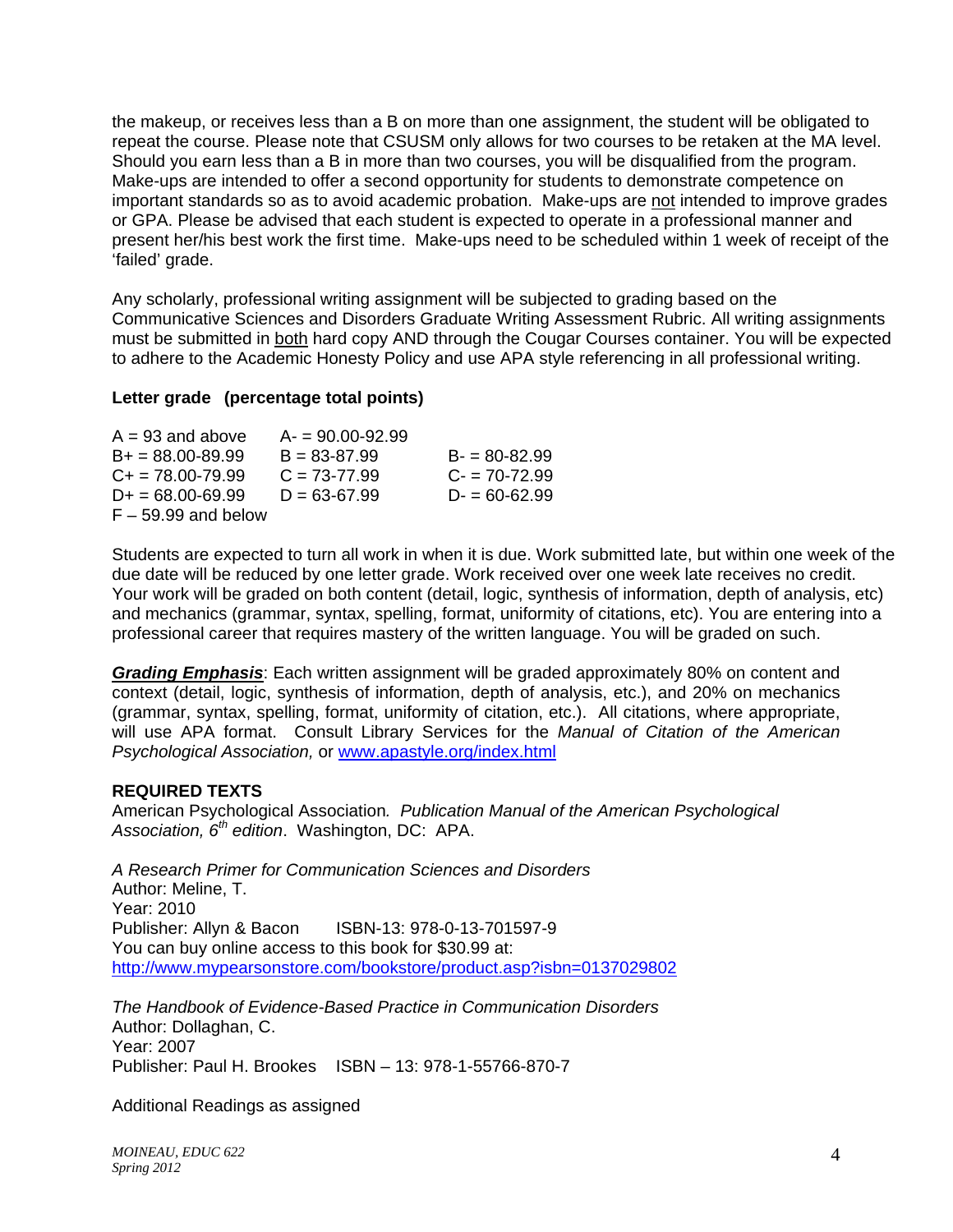## **RECOMMENDED TEXT**

*The Research Methods Knowledge Base, 3e*  AUTHORS: William Trochim and James P. Donnelly, YEAR: 2006 PUBLISHER: Atomic Dog http://www.atomicdog.com, ISBN - 13: 978-1-59260-291-9, ISBN - 10: 1-59260-291-6

### **ASSIGNMENTS**

All assignments are due on the dates indicated. It is expected that all assignments will reflect university-level composition and exposition. Use of electronic spelling and grammar checking is encouraged. Your writing should follow APA format, as appropriate. The Writing Center is available for support (Kellogg Library 1103).

1) *Preparedness*: With the exception of the first class, students should complete assigned readings for each date AHEAD of time (i.e. prior to class) and participate in class discussions based on the readings.

2) *Cumulative exam (10 points each for total of 100 points):* You will have 11 weekly quizzes on terminology and concepts introduced in the readings and class lectures. There will be NO make-up quizzes. Anything we have read/discussed up to that point is fair game, so keep on top of the readings! I will drop the lowest quiz and average together the remaining points. If your average across the quizzes is a B or better, you will not be required to take a final examination. If you miss more than 1 quiz OR you do not earn a B or better average across quizzes, you will be required to take a final examination at the end of the semester.

3) *Ongoing critical appraisal of a clinical study (6 appraisals at 10 points each worth 60*  **points in total):** You will be required to choose and obtain a copy of a scientific research study on the TREATMENT of a speech or language disorder. This must be an article published in a peer-reviewed journal, and must deal with a communication disorder, not other areas of practice in our field (e.g. swallowing or surgical interventions). You should keep this article with you and bring it to class for discussions so that you can refer to it if need be.

You will be asked to evaluate this study in relation to points we are discussing in class, and report in class about that aspect of the study. You will have done the required readings for each class and applied them to the analysis of your article so that you are prepared to discuss this information in small groups in class, and when called upon during full class discussions. You are expected to write out your answer ahead of time and turn it in. Topics are listed in the assignments handout. There will be 6 topics that must be completed, each worth 5% of the course grade for the cumulative 30%.

4) *Controversies in EBP (100 points for the paper; 40 points for the presentation for 140 total points):* Students will work in pairs to research a controversial issue of practice in CSD. For this assignment, we will focus on **intervention**.

- a) you will be matched with a classmate to complete this assignment
- b) you and your partner will each take one side to a controversy in the field
- c) you will be responsible to accumulate evidence to support your side of the controversy

d) you will turn in a rough, but completed draft on the  $9<sup>th</sup>$  week of class so that there is time for me to give you feedback and for you to complete a revision that responds to that feedback. This paper will be a joint position paper that systematically reviews the evidence supporting each of your sides of the controversy in a scientific fashion.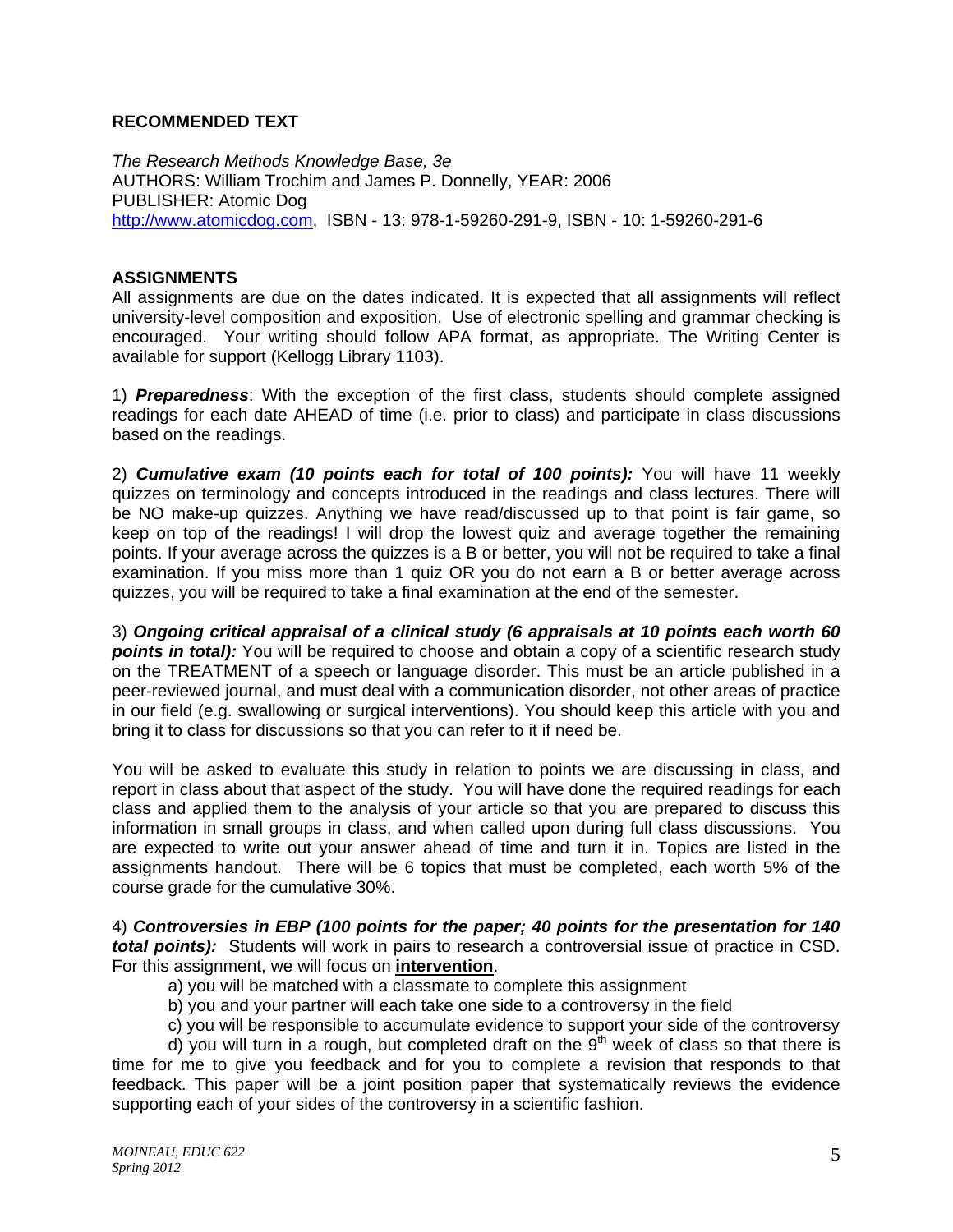e) you and your partner will debate the issue in class at the end of the semester.

## **Your final paper will contain the following sections:**

1) A brief Introduction to the issue  $\frac{1}{2}$  - 1 page

2) Background and significance (why is this important and relevant)  $\sim$  2 pages

3) Evidence that supports each position (up to 10 pages). This section of the paper should be analytical and should reflect a **critical review of the evidence** as carried out throughout the semester. You should consider all aspects of design: participant characteristics and selection; appropriateness of experimental design; validity and reliability of procedural measures, stimuli and instruments; appropriateness of analysis methods and supported conclusions.

4) Concluding remarks that recommend best practice based on the evidenced you reviewed ~ 2 pages

5) Bibliography – Literature cited (in APA format). You may include all levels of evidence, and should have a minimum of 2 peer-reviewed journal articles for each position from multiple authors/groups, not just a single laboratory.

Your paper should be typed in 12 font and double-spaced, with a title, page numbers, and student names on every page. Students are expected to use correct grammar and spelling. Plagiarism will NOT be tolerated.

5) *GWAR* – to satisfy the graduate writing requirement, you will turn in an independent version of **your** controversy paper that will be graded based on the GWAR rubric. This will not be computed into your final grade, but you must pass it as described in the rubric to meet the requirement for graduation.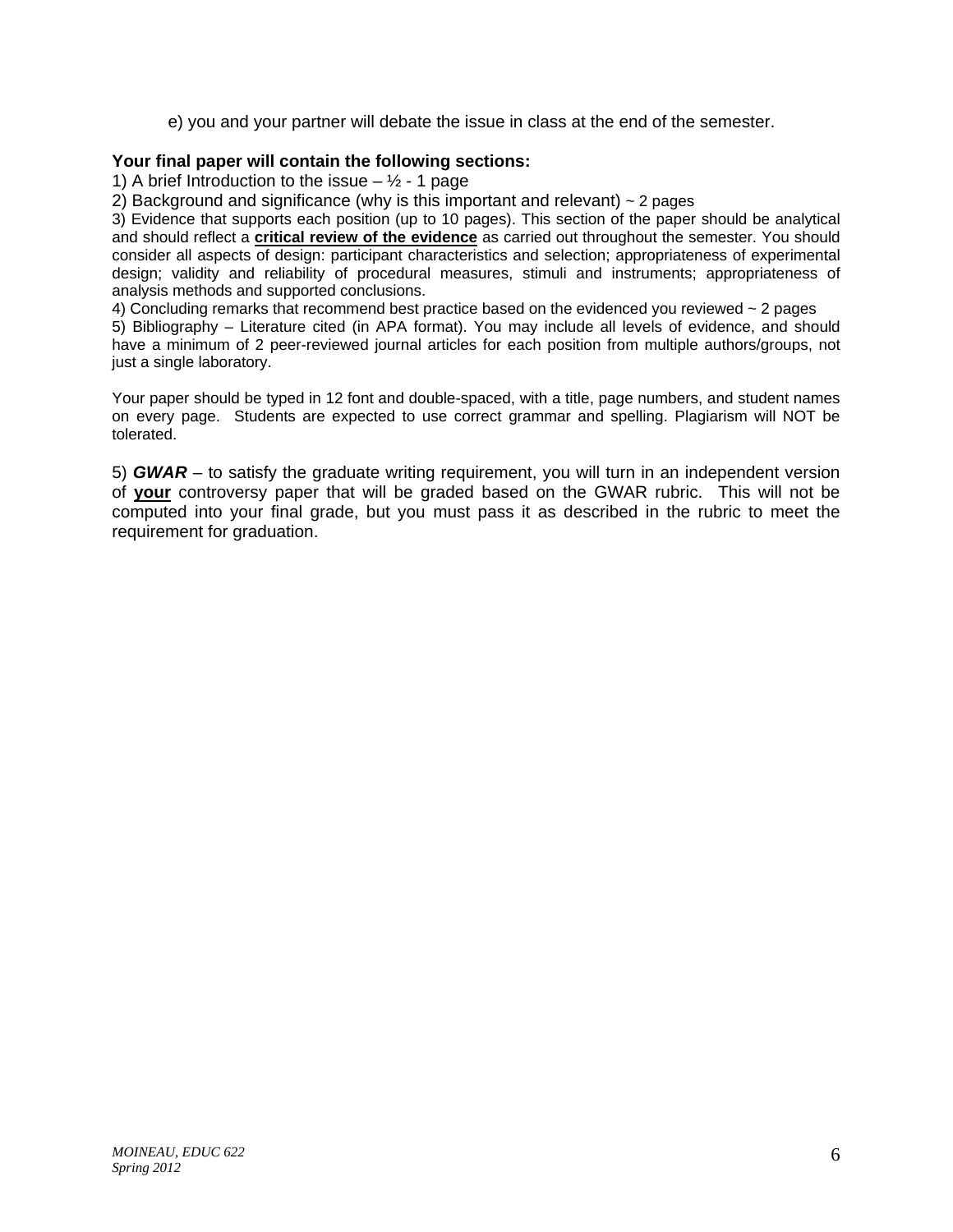# **EDUC 622 SPRING 2012 - TENTATIVE SCHEDULE**

| <b>DATE</b> | <b>TOPIC</b>                                             | <b>ASSIGNMENT</b>                        |
|-------------|----------------------------------------------------------|------------------------------------------|
| Week 1      | Syllabus review; Intro to                                | M: Chapters 1 & 3; D:                    |
| 1/27        | Research, the Scientific                                 | Chapters 1 & 2                           |
|             | Method, EBP & PICO                                       | Quiz #1                                  |
|             |                                                          | Locate article                           |
| Week 2      | Language of Research;                                    | APA: Chapter 2 & 6; M:                   |
| 2/3         | Review of APA format; Ethics;                            | Chapter 2; D: Chapter 6 (keep            |
|             | Research Designs &                                       | this handy throughout)                   |
|             | <b>Evaluating Treatment</b>                              | Quiz #2                                  |
|             | Evidence                                                 | Critical Appraisal #1                    |
| Week 3      | Work with your partner on                                | M: Chapter 12; D: Chapter 3              |
| 2/10        | locating scientific evidence                             | Controversies #1                         |
| Week 4      | for your paper/presentation<br>Introduction to validity; |                                          |
| 2/17        | Importance of evidence;                                  | D: Chapters 4 & 5<br>Quiz $# 3$          |
|             |                                                          | Critical Appraisal #2;                   |
|             |                                                          | Controversies #2                         |
| Week 5      | Measurement and sampling                                 | M: Chapters 4 & 5                        |
| 2/24        |                                                          | Quiz $# 4$                               |
|             |                                                          | Critical Appraisal #3;                   |
|             |                                                          | Controversies #3                         |
| Week 6      | Qualitative methods                                      | M: Chapter 6: Damico article             |
| 3/2         |                                                          | Quiz $# 5$                               |
|             |                                                          | Critical Appraisal # 4                   |
| Week 7      | Single Subject & Non-                                    | M: Chapter 7 & 8                         |
| 3/9         | experimental Designs                                     | Quiz #6                                  |
|             |                                                          | Controversies #4                         |
| Week 8      | <b>CSHA ANNUAL MEETING</b>                               | <b>Work on Papers</b>                    |
| 3/16        |                                                          |                                          |
|             | <b>SPRING BREAK - 3/23</b>                               |                                          |
| Week 9      | Hypothesis testing; Normal                               | M: Chapter 9 & 10                        |
| 3/30        | distributions & Inferential<br>statistics                | Quiz #7                                  |
|             |                                                          | Draft Paper Due<br>Critical Appraisal #5 |
|             |                                                          | Controversies #5                         |
| Week 10     | <b>Workshop with instructor</b>                          | Quiz#8                                   |
| 4/6         | over draft paper                                         |                                          |
| Week 11     | Synthesizing Research &                                  | M: Chapter 11 & 12; D:                   |
| 4/13        | Meta-analysis                                            | Chapter 8                                |
|             |                                                          | Quiz #9                                  |
| Week 12     | <b>Appraising Evidence</b>                               | D: Chapters 7 & 9                        |
| 4/20        |                                                          | Quiz #10                                 |
|             |                                                          | Critical Appraisal #6                    |
| Week 13     | Work on your debates                                     | Quiz # 11                                |
| 4/27        |                                                          |                                          |
| Week 14     | Debates in class                                         | Final version of paper due               |
| 5/4         |                                                          | along with GWAR                          |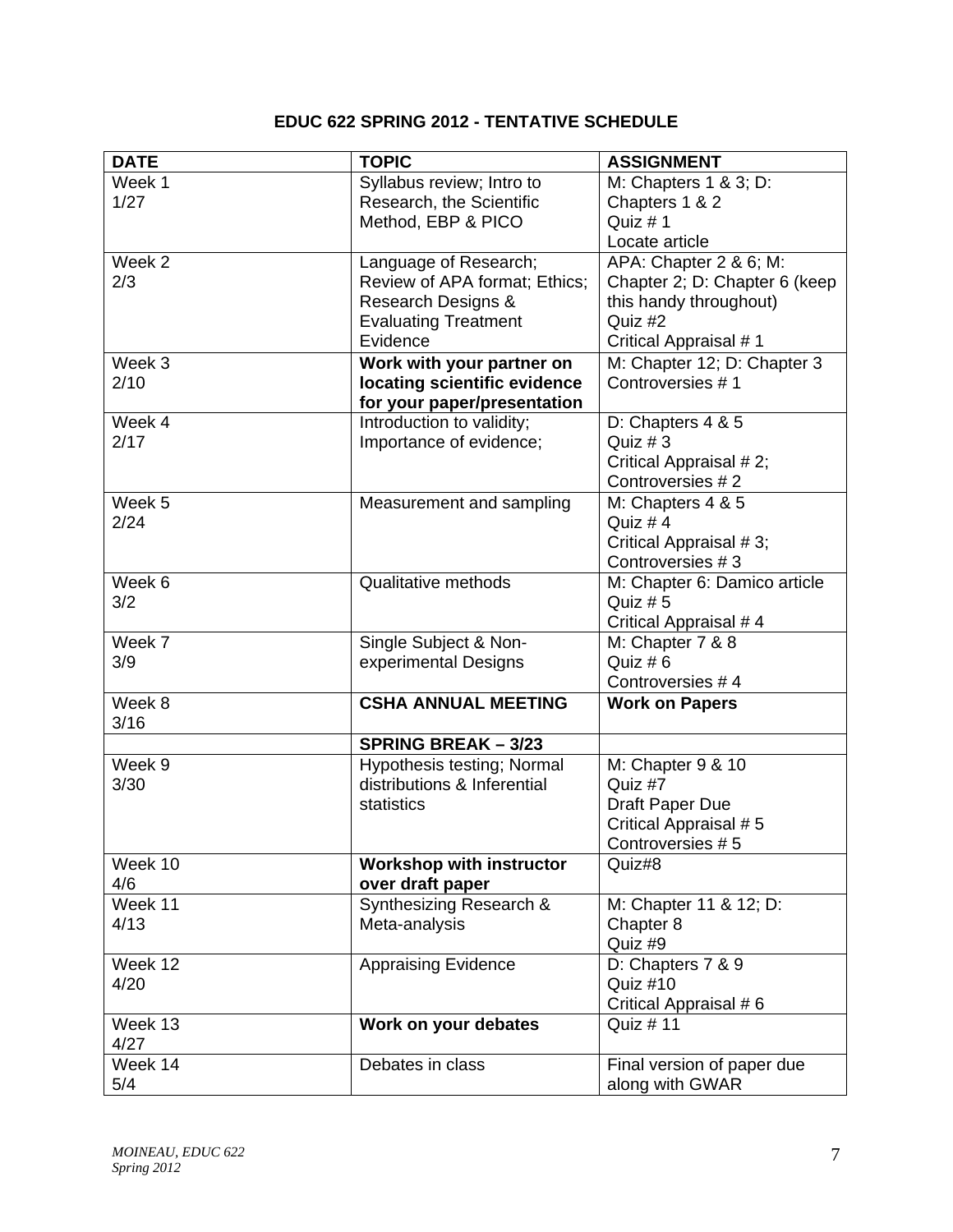| Week<br>15 <sup>1</sup> | Debates in class |  |
|-------------------------|------------------|--|
| 5/1                     |                  |  |

## **Guidelines for Critical Appraisals Assignment:**

*Critical Appraisal, Topic 1:* Give a brief (one paragraph) description/evaluation of the research question based on the introduction section of the paper and the following criteria: Are the aims of the study clear? Does the study address a novel, interesting, relevant question? What is the question? Does the author show how the question relates to the existing literature? Is the literature review adequate and fair? What is the significance of this study to the field, as stated by the authors and based on your knowledge? Do the authors state specific predictions and/or hypotheses that can be tested in a scientific manner? If so, are there any logical flaws in these? If they do not, is it clear from the introduction how the authors will evaluate their results?

*Critical Appraisal, Topic 2:* Give a brief (one paragraph) description/evaluation of the external validity of your research paper based on the Methods section of the paper and the following criteria: Classify the study in terms of its design (descriptive (e.g. survey), relational (e.g. correlation); causal (e.g. experimental); review (e.g. meta-analysis).). Describe the sample and how it was recruited. Was the sample appropriate in terms of external validity? Why or why not? Was it large enough to address the research question (i.e., was there adequate power)? Were the sampling methods appropriate? Was the method of assignment to conditions appropriate for the research question?

*Critical Appraisal, Topic 3:* Give a brief (one paragraph) description/evaluation of the construct validity (i.e. how well the actual program or measure reflects the author's/authors' ideas or theories) of your research paper based on the Methods section of the paper and the following criteria: Describe the procedures used in the study. Were they appropriate for the research question? Was subjective bias minimized? If yes, how was that done? What are the variables (independent and dependent) and how were they measured? Were they quantitative or qualitative? Did the authors do a good job of operationalizing constructs (i.e., can we reasonably generalize to the constructs based on the measures used)? Are there any "confounding variable" problems? If so, how were they dealt with (controlled through measurement and/or design; included as covariates in the analysis; ignored; acknowledged in the discussion section; etc.)? Did you agree with the authors' choice of measurement instrument(s), stimuli, and/or method? If so, say why. If not, say why not and offer an alternative. Were the scores reliable? If yes, how do you know?

*Critical Appraisal, Topic 4:* Give a brief (one paragraph) description/evaluation of the internal validity of your research paper based on the Methods section of the paper and the following criteria: Did the authors use the correct design for investigating cause-effect relationships? Why or why not? Did they control for threats to internal validity? Briefly describe the design used. If you can think of a better design, explain it.

*Critical Appraisal, Topic 5:* Give a brief (one paragraph) description/evaluation of the conclusion validity of your research paper based on the Results and Discussion sections of the paper and the following criteria*:* Describe how the data were analyzed. What are the units of analysis? What statistical tests were used (descriptive and/or inferential)? What do the statistics show? Was there a significant relationship between the variables? Were the analysis methods appropriate for investigating relationships between variables? Why or why not?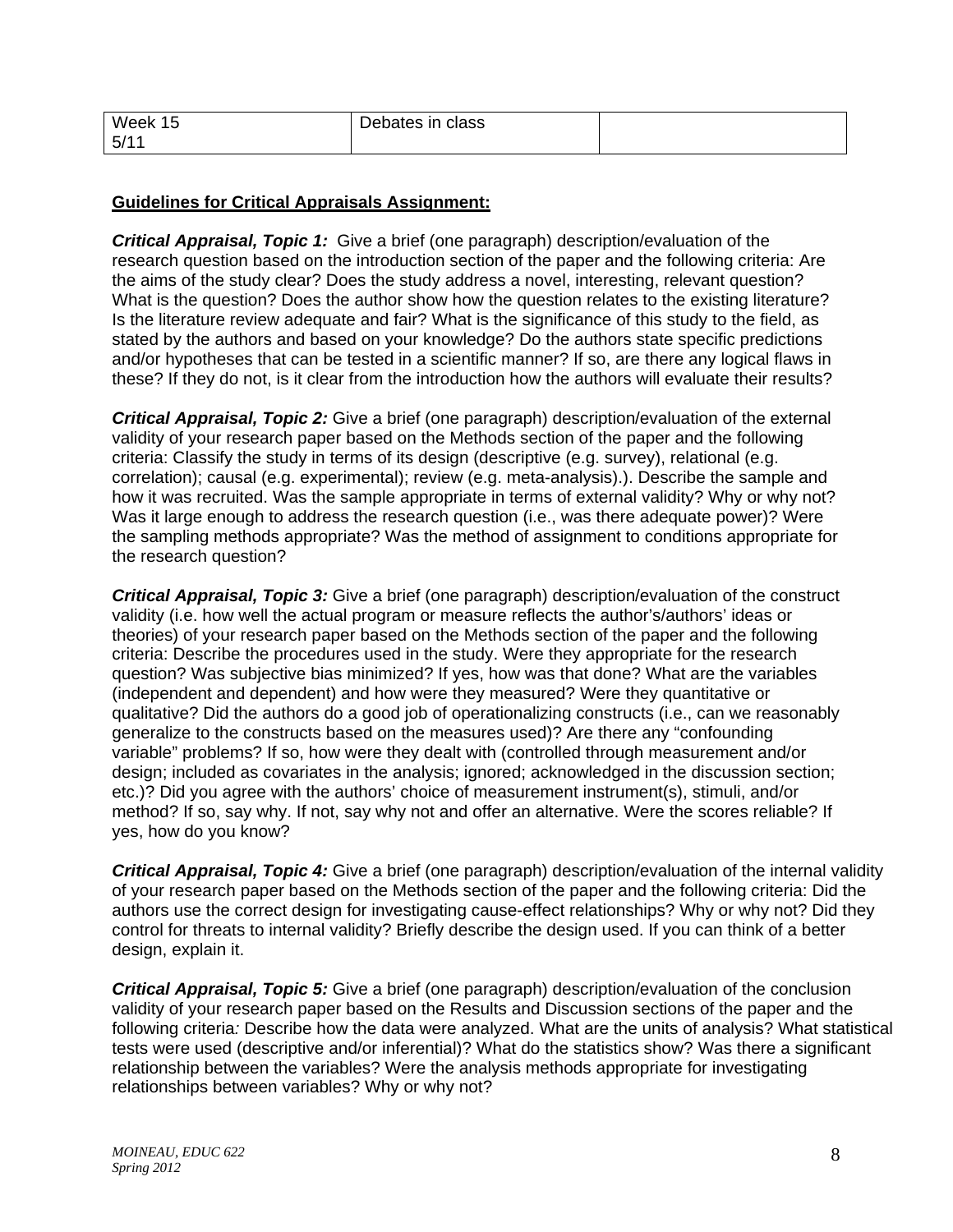*Critical Appraisal, Topic 6:* Give a brief (one paragraph) description/evaluation of the significance and integration of your research paper based on the Results and Discussion sections of the paper and the following criteria: Does the study add to an already existing literature? Does it support or challenge existing theories? How large are the effect sizes? Confidence intervals? Is the evidence compelling, suggestive, or equivocal? Do the benefits of the program/treatment/etc. outweigh the costs? Do you see any ethical issues regarding this study? What is your overall evaluation of how this study contributes to the field? How would you integrate the findings of this study into clinical practice?

### **Guidelines for Controversies in EBP Assignment:**

*Controversies # 1:* Work with your partner to develop a preliminary list of references, in APA format, relevant to your topic (due 2/17). I recommend you start with a systematic review of the literature and/or meta-analysis, if available, but do not limit yourselves to that. You should be reading and citing many primary sources on this topic. You don't have to have read all of these papers at this time, but you should at least read the abstracts and determine whether they are relevant enough to your topic.

*Controversies # 2:* Start looking at the studies you are collecting for the Controversies topic and think about their external validity. You should be working on your own for this part. Was random sampling used in these studies? If not, then what controls were put into place to ensure that the treatment group and the control/comparison group(s) were equivalent at the beginning of the study (i.e., before the treatment)? If you were not able to locate any experimental studies, then what are some of the limitations on generalizability from the studies you were able to find to other members of the clinical population? Were the sample sizes studied large enough to make any generalizations?

**Controversies #3:** Look at the studies you are collecting for your Controversies topic and think about the construct validity of the dependent AND independent variables. You should be working on your own for this part. For each study, discuss whether the evidence is based on what you think to be appropriate measures. Discuss any limitations of the instruments used for pre- and/or post-testing. Also discuss any limitations of the instruments/materials/procedures used for treatment. Discuss the construct validity and reliability of each of these. Were the conclusions supported of the studies weakened by problems with the measures used? Were any 3<sup>rd</sup> variables overlooked? If you would like feedback on this section, please put your impressions in written form and you can turn them in to me.

*Controversies # 4:* Continue looking at the studies you are collecting for your Controversies topic and thinking about the internal validity of each study. You should be working on your own for this part. For each study, discuss whether the evidence is based on what you think to be appropriate designs. How were any threats to internal validity addressed, and if they were not addressed, then note those examples. Remember, for internal validity, you are only discussing studies that purport to show cause/effect. Discuss any limitations of the designs used. You should be applying concepts discussed in the readings. If you would like feedback on this section, please put your impressions in written form and you can turn them in to me.

*Controversies # 5:* Continue looking at the studies you are collecting for your Controversies topic and thinking about the conclusion validity of each study. You should be working on your own for this part. For each study, discuss whether the conclusions are based on the use of appropriate analysis techniques. Discuss what statistical tests were used, and whether you think there are any problems with using those statistics based on the sample size (e.g., small sample sizes often yield results even when a relationship between two variables does exist in the population), the distribution of scores (e.g,